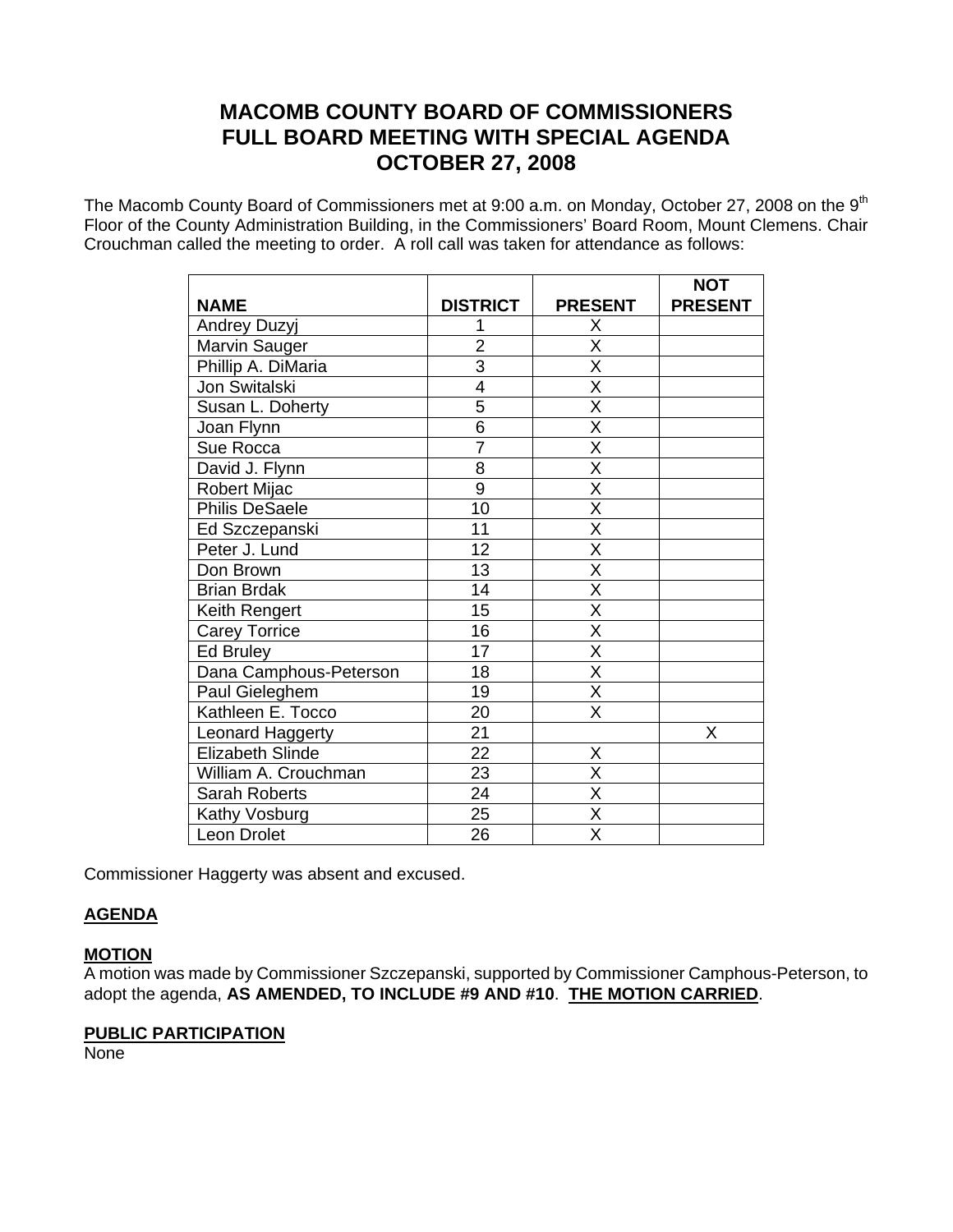### **AD HOC COMMITTEE – October 22, 2008**

### **MOTION**

The clerk read the recommendation from the Ad Hoc Committee and a motion was made by Chair Gieleghem, supported by Vice-Chair Rengert, to adopt the committee recommendation:

1. Approve the Charter Commission budget, with a per diem change from \$35 to \$50. (Record No vote Rengert)

#### **MOTION TO AMEND**

A motion was made by Commissioner DiMaria, supported by Commissioner Duzyj, to amend the motion to include \$45,000 for Carmella Sabaugh's secretarial staff in the budget. **THE MOTION TO AMEND CARRIED.** 

### **MOTION**

A motion was made by Commissioner Vosburg, supported by Commissioner Szczepanski, to indicate the cost of one election for \$550,000 and to indicate the account from which the election costs will be paid. **THE MOTION FAILED.** 

**THE ORIGINAL MOTION AS AMENDED CARRIED.** (Record No votes Brown, Lund, Rengert, Rocca, Szczepanski, and Vosburg)

#### **OPERATING AGREEMENT FOR THE MACOMB COUNTY LIBRARY**

#### **MOTION**

A motion was made by Commissioner Duzyj, supported by Commissioner Switalski, to approve the operating agreement for Macomb Library for the Blind and Physically Handicapped with the Suburban Library Cooperative. **THE MOTION CARRIED.** 

#### **SPECIAL BUDGET COMMITTEE – October 16, 2008**

#### **MOTION**

The clerk read the recommendations from the Special Budget Committee and a motion was made by Chair Brown, supported by Vice-Chair Sauger, to adopt the committee recommendations:

- 1. Adopt Plan B budget reductions for the Macomb County Community Services Agency in the amount of \$262,747.
- 2. Adopt Plan B budget reductions for the  $42<sup>nd</sup>$  District Court Division I-Romeo in the amount of \$7,630.
- 3. Adopt Plan B budget reductions for the 42<sup>nd</sup> District Court Division II-New Baltimore in the amount of \$17,570.
- 4. Adopt Plan B budget reductions for the Macomb County Community Mental Health Department in the amount of \$243,000.
- 5. Adopt Plan B budget reductions for the Macomb County Clerk and Register of Deeds in the amount of \$299,452. Further, to implement Ms. Sabaugh's proposed budget reductions for the remainder of this year in order to generate additional savings in the 2008 budget.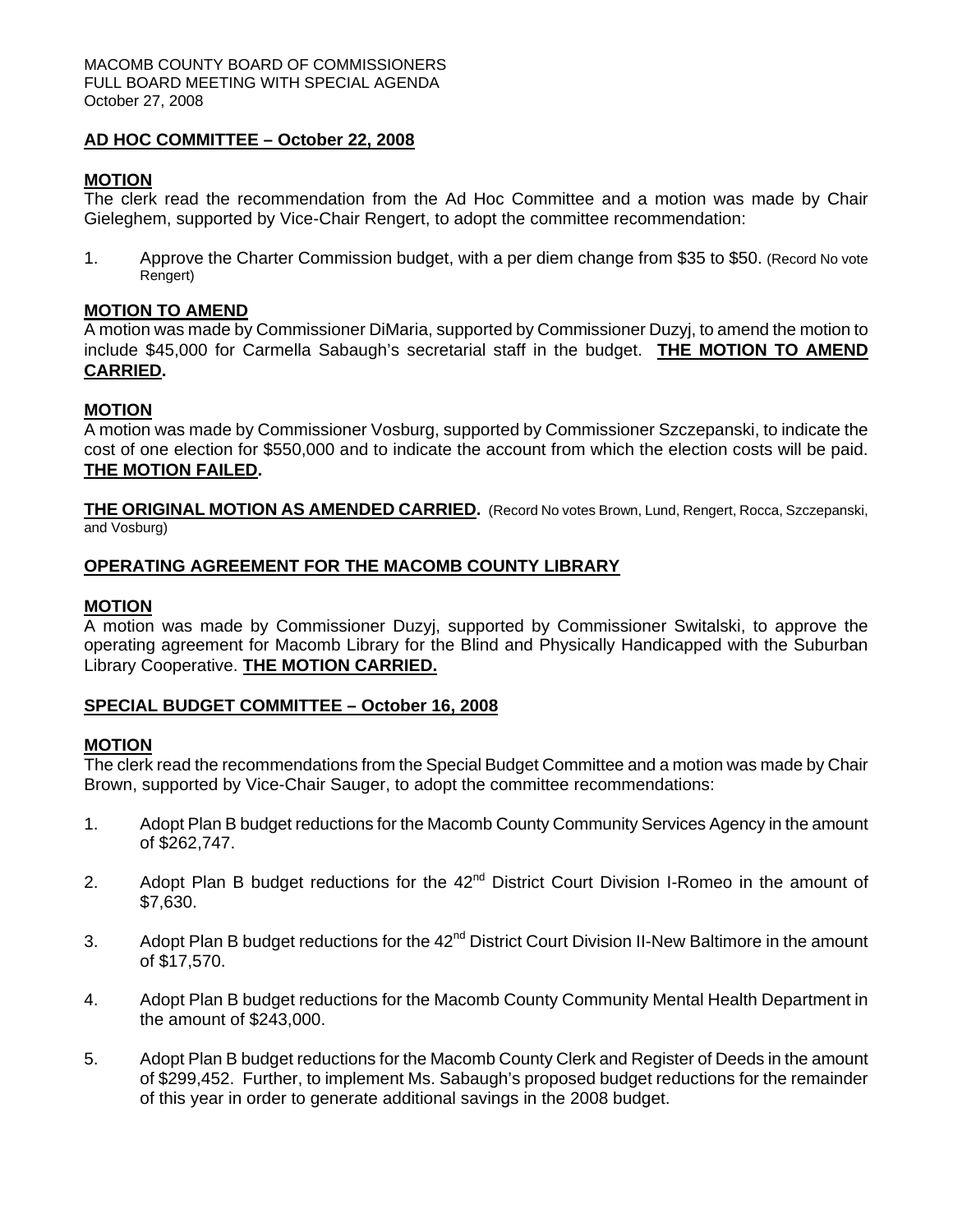- 6. Adopt Plan B budget reductions for Information Technology / Telecommunications in the amount of \$243,453.
- 7. Adopt Plan B budget reductions for the Purchasing Department in the amount of \$48,945.
- 8. Adopt Plan B budget reductions for the Facilities and Operations Department and eliminate one vacant painter position saving \$91,126. No layoff required.
- 9. Adopt Plan B budget reductions for the Facilities and Operations Department and eliminate one part-time Account Clerk position saving \$11,411. This would result in a layoff.
- 10. Adopt Plan B budget reductions for the Facilities and Operations Department and eliminate two additional Housekeeper positions in addition to the four eliminated in Plan A. However, it would require transferring two Housekeepers to vacant Custodian positions, which gives the department more flexibility in functionality (i.e. snow removal, etc.). This would provide a net savings of \$105,162. No lavoff required.
- 11. Adopt Plan B budget reductions for the Facilities and Operations Department and eliminate one Groundskeeper position through the promotion of a Groundskeeper to the vacant Custodian Foreman position. This would provide \$60,912 in savings. No layoff required.
- 12. Adopt Plan B budget reductions for the Facilities and Operations Department and reduce the energy budget by \$24,644 as a result of installing the ozone equipment at the jail.
- 13. Adopt Plan B budget reductions for the Facilities and Operations Department and decrease uniform cost by \$8,000.
- 14. Adopt Plan B budget reductions for the Facilities and Operations Department and eliminate one Boiler/Refrigeration position saving \$85,691 (contingent upon permanently assigning Mechanical Systems Supervisor and Boiler Refrigeration Foreman position, as outlined in the Director's Plan B supplement memo dated October 8, 2008). No layoff required.

#### **THE MOTION CARRIED.**

#### **SPECIAL BUDGET COMMITTEE – October 21, 2008**

#### **MOTION**

The clerk read the recommendations from the Special Budget Committee and a motion was made by Chair Brown, supported by Vice-Chair Sauger, to adopt the committee recommendations:

Commissioner Roberts asked to separate item 8. There were **NO** objections.

- 1. Adopt Plan B budget reductions for the Macomb County Probate Court in the amount of \$109,033.
- 2. Adopt Plan B budget reductions for the Macomb County Circuit Court in the amount of \$50,000.
- 3. Adopt Plan B budget reductions for the Macomb County District Court Probation in the amount of \$73,817.
- 4. Adopt Plan B budget reductions for the Macomb County Friend of the Court in the amount of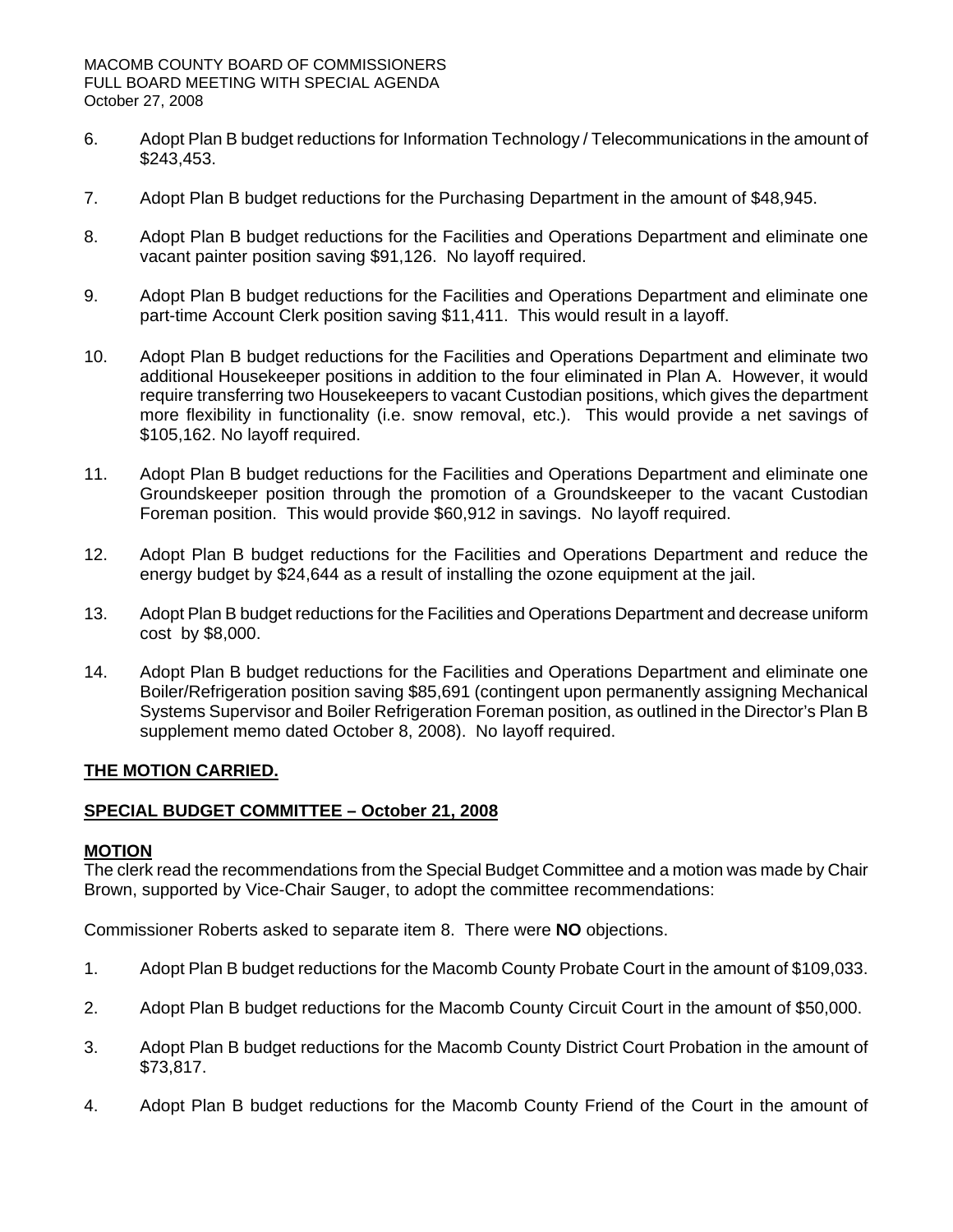- 5. Adopt Plan B budget reductions for the Macomb County Family Court Juvenile Division in the amount of \$230,000.
- 6. Adopt Plan B budget reductions for the Macomb County Circuit Court Reimbursement Division in the amount of \$126,568.
- 7. Adopt Plan B budget reductions for the Macomb County Juvenile Justice Center in the amount of \$286,908 (50 percent cost of nine youth specialists).

### **FRIENDLY AMENDMENT**

A friendly amendment was made by Commissioner DeSaele, supported by Commissioner Doherty, to direct the Finance Department to go to the Circuit Court and see if they can find another reduction to meet the shift amount to see if it would create a shortfall in the budget. Commissioners Brown and Sauger accepted the friendly amendment.

### **THE MOTION CARRIED WITH THE FRIENDLY AMENDMENT.**

### **SEPARATED MOTION**

8. Adopt Plan B budget reductions for the Macomb County Health Department in the amount of \$633,360.

### **MOTION TO AMEND**

A motion was made by Commissioner Roberts, supported by Commissioner DeSaele, to only cut one of the Environmentalist III positions and the remaining position would focus primarily on onsite sewage and water supply permit issuance, onsite sewage and water supply installation inspections, illicit discharge elimination surveys and follow-up on discover violations, household hazardous waste collections, bathing beach and surface water sampling, sewage disposal and general sanitation.

### **SECOND MOTION TO AMEND**

A motion was made by Commissioner Szczepanski, supported by Commissioner Doherty, to add to the motion, to amend to reduce the Lake & River fund by \$68,494 to fund the Environmentalist III position.

#### **MOTION TO REFER**

A motion was made by Commissioner Vosburg, supported by Commissioner Drolet, to refer Commissioner Roberts' amendment to item 8 back to the Health Committee. **THE MOTION TO REFER FAILED.**

### **THE SECOND MOTION TO AMEND FAILED.**

### **THE MOTION TO AMEND CARRIED. (Record No vote Szczepanski)**

#### **THE SEPARATED MOTION AS AMENDED CARRIED.**

#### **SPECIAL BUDGET COMMITTEE – October 23, 2008**

#### **MOTION**

The clerk read the recommendations from the Special Budget Committee and a motion was made by Chair Brown, supported by Vice-Chair Sauger, to adopt the committee recommendations: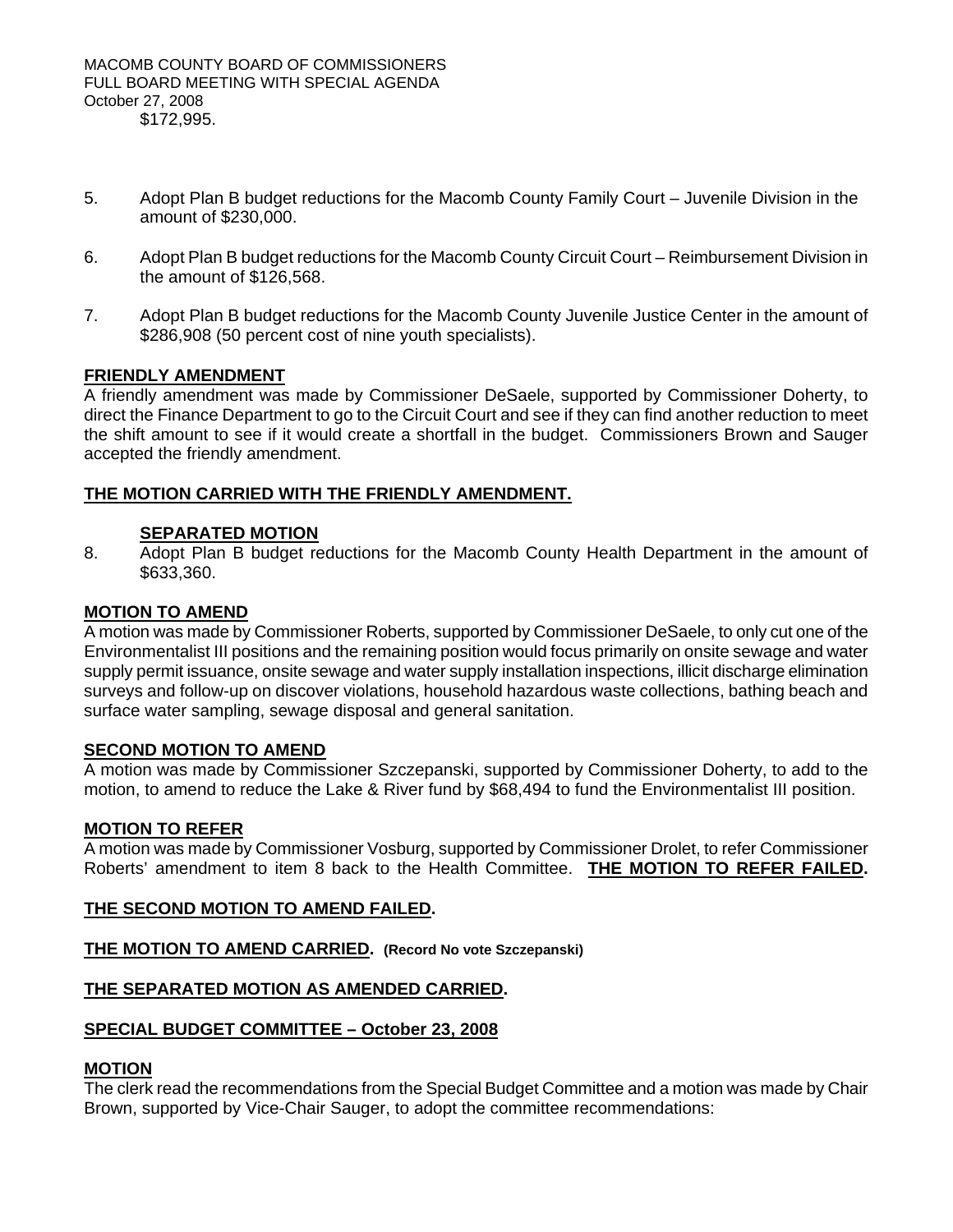MACOMB COUNTY BOARD OF COMMISSIONERS FULL BOARD MEETING WITH SPECIAL AGENDA October 27, 2008 Commissioner Tocco asked to separate Item #1. There were **NO** objections. Commissioner Mijak asked to separate Item #3. There were **NO** objections. Commissioners Rengert and Brown asked to separate Item #4. There were **NO** objections.

- 2. Approve the addition of six Case Manager positions in the Macomb/St. Clair Employment & Training Agency; these positions will be 100 percent grant funded by the Macomb/St. Clair Workforce Development Board at no cost to the county general fund.
- 5. Adopt Plan B budget reductions for the Macomb County Equalization Department in the amount of \$78,497.
- 6. Adopt Plan B budget reductions for the Macomb County Office of Public Affairs by increasing the general fund revenue by \$7,630.
- 7. Adopt Plan B budget reductions for the Macomb County Finance Department in the amount of \$62,000.
- 8. Adopt Plan B budget reductions for the Macomb County Board of Commissioners in the amount of \$61,143. (Record no vote for Duzyj)
- 9. Adopt Plan B budget reductions for the Macomb County Juvenile Division Child Care Fund in the amount of \$316,890.

### **THE MOTION CARRIED.**

### **SEPARATED MOTION**

1. Approve the addition of one Victim Witness Advocate and one temporary clerical in the Prosecuting Attorney's office in compliance with MCLA 780.751 as outlined in the October 15, 2008 memo from Eric Smith, Prosecuting Attorney; the total cost would be \$82,692 in 2009; this action is a result of the Circuit Court's decision to no longer provide this service in the Juvenile Division as part of Plan B cost cutting; if approved, this cost would have to be included in the 2009 budget.

### **FRIENDLY AMENDMENT**

A friendly amendment was made by Commissioner Bruley, supported by Commissioner Tocco, to eliminate from the budget the unfunded positions as listed. Commissioners Sauger and Brown accepted the friendly amendment.

### **THE SEPARATED MOTION CARRIED.**

#### **SEPARATED MOTION**

3. Adopt Plan B budget reductions for the Macomb County Prosecuting Attorney in the amount of \$125,000.

### **THE SEPARATED MOTION CARRIED**.

#### **SEPARATED MOTION**

4. Adopt Plan B budget reductions for the Macomb County Sheriff's Department in the amount of \$444,904.52 (elimination of four Deputy Sheriff positions for general County patrol).

A roll call vote was taken on the separated motion:

Voting Yes were: Brdak, Bruley, Doherty, Drolet, Duzyj, D. Flynn, Gieleghem, Mijac, Roberts, Slinde, Switalski, Szczepanski, Tocco, Torrice and Crouchman. There were 15 Yes votes.

Voting No were: Brown, Camphous-Peterson, DeSaele, DiMaria, J. Flynn, Lund, Rengert, Rocca, Sauger and Vosburg. There were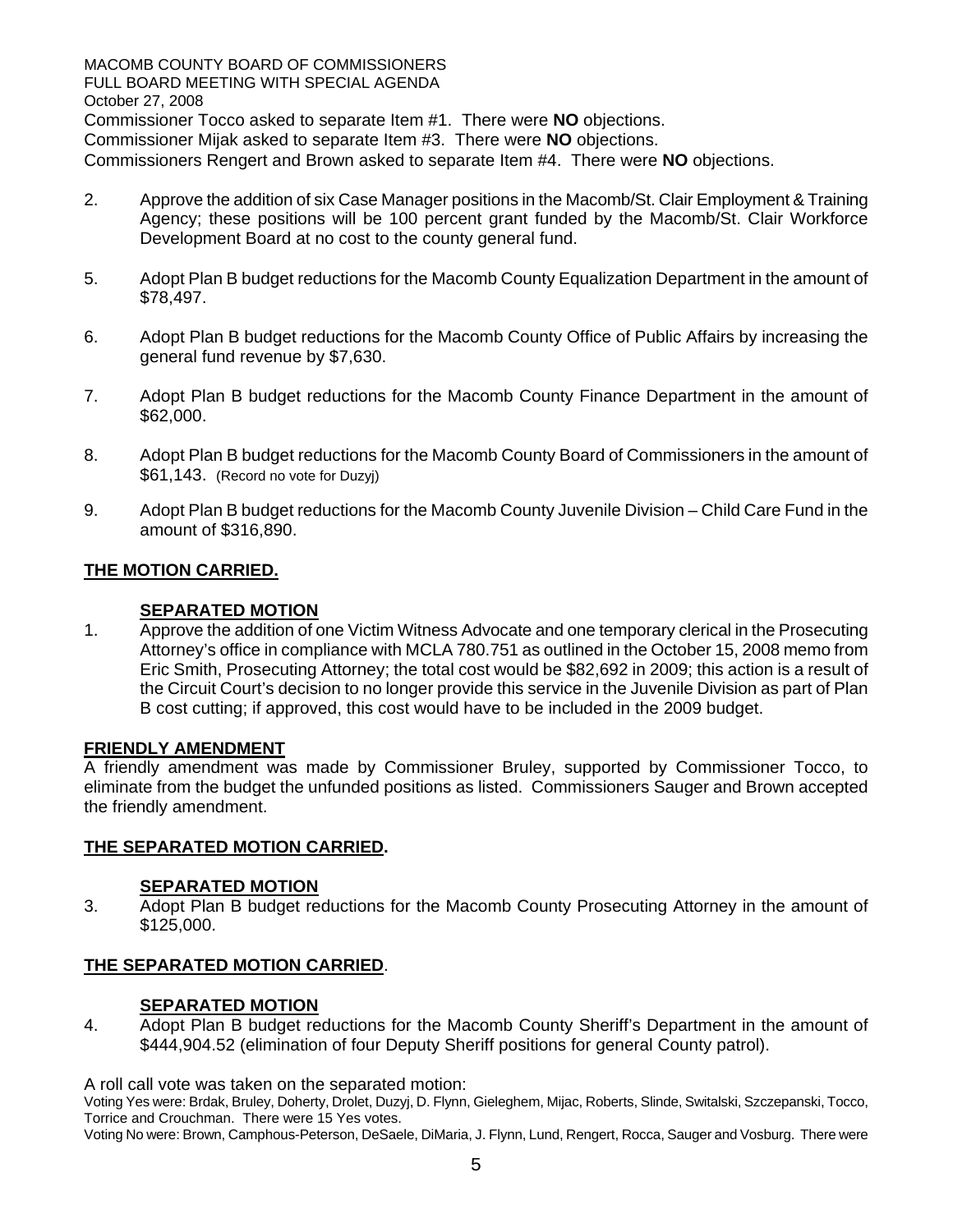MACOMB COUNTY BOARD OF COMMISSIONERS FULL BOARD MEETING WITH SPECIAL AGENDA October 27, 2008 10 No votes.

### **THE SEPARATED MOTION CARRIED.**

### **VACANT POSITION LIST**

### **MOTION**

A motion was made by Commissioner Rengert, supported by Commissioner Camphous-Peterson, to receive and file the 2008 vacant position list. **THE MOTION CARRIED.** 

### **MOTION**

A motion was made by Commissioner Bruley, supported by DiMaria, to eliminate from the budget any unfunded positions as listed. **THE MOTION CARRIED.** 

### **MOTION**

A motion was made by Commissioner Bruley, supported by Brown, to keep the positions vacant until December 31, 2008 and at a subsequent budget meeting go through the positions and discern whether the position be eliminated or filled.

### **FRIENDLY AMENDMENT**

A friendly amendment was made by Commissioner Doherty to exclude positions in which duties and responsibilities are performed on a 24/7 basis, positions that are funded at 50 percent or more from grant or external funding sources and positions in which there is offer letters pending. Commissioners Bruley and Brown accepted the friendly amendment.

### **THE MOTION CARRIED WITH THE FRIENDLY AMENDMENT.**

#### **EXECUTIVE SESSION TO DISCUSS LABOR NEGOTIATIONS**

#### **MOTION**

A motion was made by Commissioner Duzyj, supported Commissioner DiMaria, to enter into executive session to discuss labor negotiations. **THE MOTION CARRIED.** 

In accordance with the motion, the board entered executive session at 12:00 p.m., with it concluding at 12:12 p.m.

#### **MOTION**

A motion was made by Commissioner Crouchman, supported by Commissioner Lund, to go out of executive session. **THE MOTION CARRIED.**

#### **NEW BUSINESS**

Commissioner J. Flynn spoke regarding NACo document.

Commissioner Camphous-Peterson spoke regarding memo from Ted Wahby about refund stimulus checks that were returned for wrong addresses.

Commissioner Sauger spoke regarding Commissioner Haggerty's condition.

### **PUBLIC PARTICIPATION**

Marty Clauw, 79223 Brown Road, Bruce Township